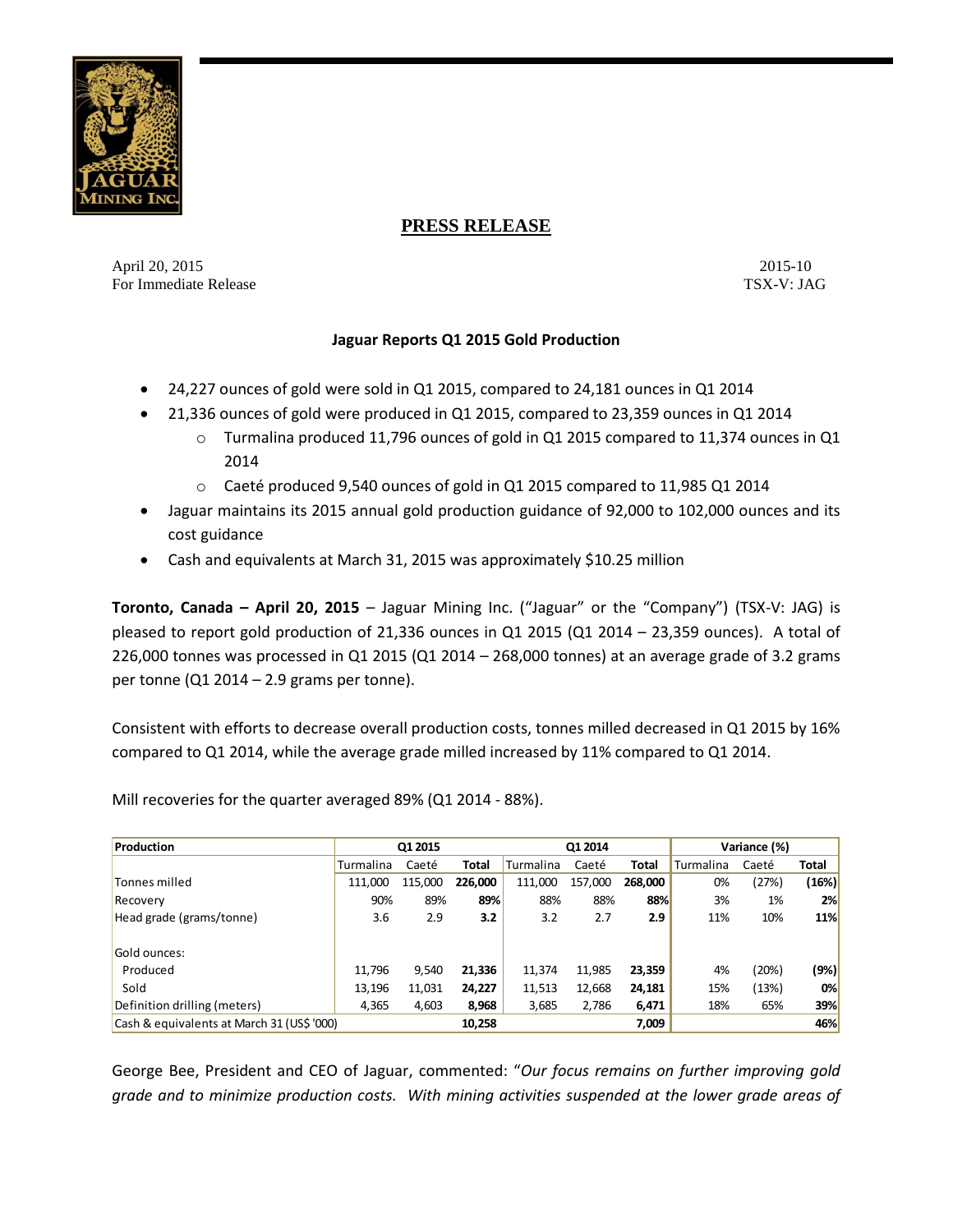*Orebody B at Turmalina, less ore dilution was realized in Q1 2015 compared to Q1 2014. Additionally, having suspended secondary development at Pilar until we define profitable ore areas for further development, less low grade material is being mined and this has resulted in a higher average grade being milled. Both initiatives are expected to reduce our cash operating costs in 2015. With the progress made in the first quarter, we maintain our gold production guidance of 92,000-102,000 ounces for 2015."*

Details of the Company's financial performance, including capital and operating costs, will be included in its first quarter 2015 financial results.

### **About Jaguar Mining Inc.**

Jaguar is a gold producer with mining operations in a prolific greenstone belt in the state of Minas Gerais, Brazil. Additionally, Jaguar wholly owns the large-scale Gurupi Development Project in the state of Maranhão, Brazil. In total, the Company owns mineral claims covering an area of approximate 197,000-hectares. Additional information is available on the Company's website at [www.jaguarmining.com](http://www.jaguarmining.com/) .

### **FOR FURTHER INFORMATION PLEASE CONTACT:**

Derrick Weyrauch Chief Financial Officer 416-628-9601 dweyrauch@jaguarmining.com

#### **FORWARD-LOOKING STATEMENTS**

*Certain statements in this press release constitute "Forward-Looking Statements" within the meaning of the U.S. Private Securities Litigation Reform Act of 1995 and applicable Canadian securities legislation. Forward-looking statements include, but are not limited to, management's assessment of Jaguar's future plans and operation. Certain statements throughout this press release constitute forward-looking statements (forecasts) under applicable securities laws relating to future events or future performance. Forward-Looking Statements can be identified by the use of words such as "are expected", "is forecast", "is targeted", "approximately", "plans", "anticipates" "projects", "anticipates", "continue", "estimate", "believe" or variations of such words and phrases or statements that certain actions, events or results "may", "could", "would", "might", or "will" be taken, occur or be achieved. Forward-Looking Statements involve known and unknown risks, uncertainties and other factors, which may cause the actual results or performance to be materially different from any future results or performance expressed or implied by the Forward-Looking Statements. Management does not have firm commitments for all of the costs, expenditures, prices or other financial assumptions used to prepare the financial outlooks or assurance that such results will be achieved. The actual results of Jaguar will likely vary from the amounts set forth in the financial outlooks and such variation may be material. Jaguar and its management believe that the financial outlooks have been prepared on a reasonable basis, reflecting the best estimates and judgments, and represent, to the best of management's knowledge and opinion, the Company's expected production, grades, tones milled, recovery rates, cash operating costs, and definition/delineation drilling, in addition to overall expenditures and results of operations during 2015. However, because this information is highly subjective and subject to numerous risks, including the risks discussed below, it should not be relied on as necessarily indicative of future results. Forward-looking information is based on current expectations, estimates and projections that involve a number of risks and uncertainties which could cause actual results to differ materially from those anticipated by Jaguar and described in the forward-looking information. The forward-looking information contained in this press release is made as of the date hereof and Jaguar undertakes no obligation to update publicly or revise any forward-looking information, whether as a result of new*